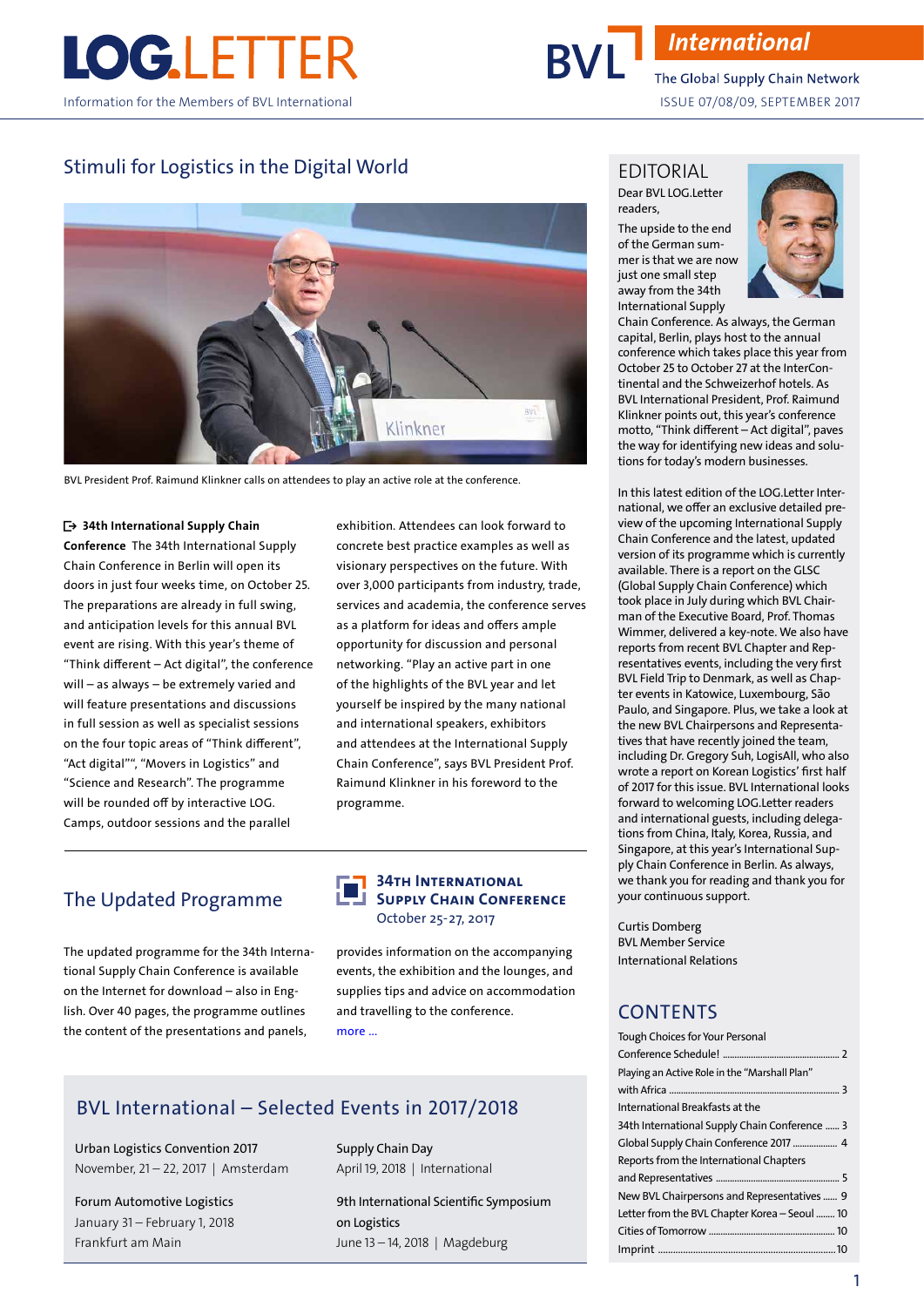## Tough Choices for Your Personal Conference Schedule!

 $\rightarrow$  Programme preview 65 conference hours in three compact and well-filled days: this is the challenge awaiting the attendees at the 34th International Supply Chain Conference in Berlin. The programme provides a well-structured overview of the various topics and formats –and is sure to pique your interest in the content and the opportunities for networking. But participants still have to make tough choices. Everyone has to decide for themselves which highlights are the "must sees" this year. This LOG.Letter supplies a selected overview of what's on offer.

• Think different How is digitisation changing society and the working world? Which mindsets might now become obsolete? According to the Handelsblatt newspaper, Prof. Ulrich Weinberg, Director of the School of Design Thinking and co-founder of the WeQ Foundation, is one of the most important 100 innovation drivers in Germany. On the Wednesday afternoon of the conference, he will be presenting the "WeQ Method" in full session. In this method, the competition-based "IQ Method" – in which the focus is on the performance of the individual – is replaced by a "team of teams" mentality with the emphasis on cooperation and connectivity.

 $\rightarrow$  **Act digital** Many roads lead to Rome and, in the era of digitisation, identifying the right concept for your own company can represent a particular challenge. This is where the conference provides valuable ideas and inspiration with theoretical explanations and best-practice examples. At 2.30 pm on Thursday, the speakers will outline different "Paths to the Digital Factory" in a session moderated by Prof. Katja Windt from Jacobs University Bremen. Then, on Wednesday afternoon from 3 pm, the focus will specifically be on the "Digitisation of Warehouse Logistics". In this session, a BVL working group will present the findings of its work on the application options for different warehouse technologies in cooperation with Capgemini Consulting. The goal: to develop an intuitive online tool which can help users to determine which digital solutions are the right one for their warehouse.

 $→$  **New technologies** Common sense is supplemented not only by useful programmed tools but also – and increasingly – by artificial intelligence. A specialist session on Thursday morning from 9.30 am will look at how artificial



The programme of the 34th International Supply Chain Conference will be a colourful and balanced mix

intelligence, analytics and machine learning are making processes along the value added chain smarter and more effective. The session will be moderated by Prof. Frank Kirchner, Head of the Robotics Innovation Center at DFKI GmbH.

They have their origin in the idea of a decentrally organised payment system, but the use of blockchains is now also being discussed for other sectors. A specialist session on Friday morning from 9.30 am will focus on both the potential and the risks of this decentral database concept.

 $\rightarrow$  **Science and Research** Science and research are part and parcel of the International Supply Chain Conference. BVL presents the Science Award for SCM in recognition of innovative projects of high practical relevance. The names of the finalists who will showcase their work

on day one of the conference from 3 pm are now in: Dr.-Ing. Thomas Atz will present his project entitled "An Algorithm Based Method for the Holistic Design of Automated Storage and Retrieval Systems", Dr. Stefan Fedtke will talk about "Optimisation of Automated Sorting Systems", and Dr.-Ing. Sebastian Rank will describe the "Elimination of Negative Effects of Autocorrelation at Merges". The finalists will then answer questions from the jury and the floor. The session will be moderated by Prof. Jutta Geldermann from the University of Göttingen. The award itself will be presented on Friday at 11 am.

Interested parties had the chance to vote online to decide on the programme for the Thesis Conference, the forum for young professionals, on Thursday morning from 9.30 am. More than 600 votes were cast, and the selected topics are



BVL International looks forward to welcoming participants at the 34th International Supply Chain Conference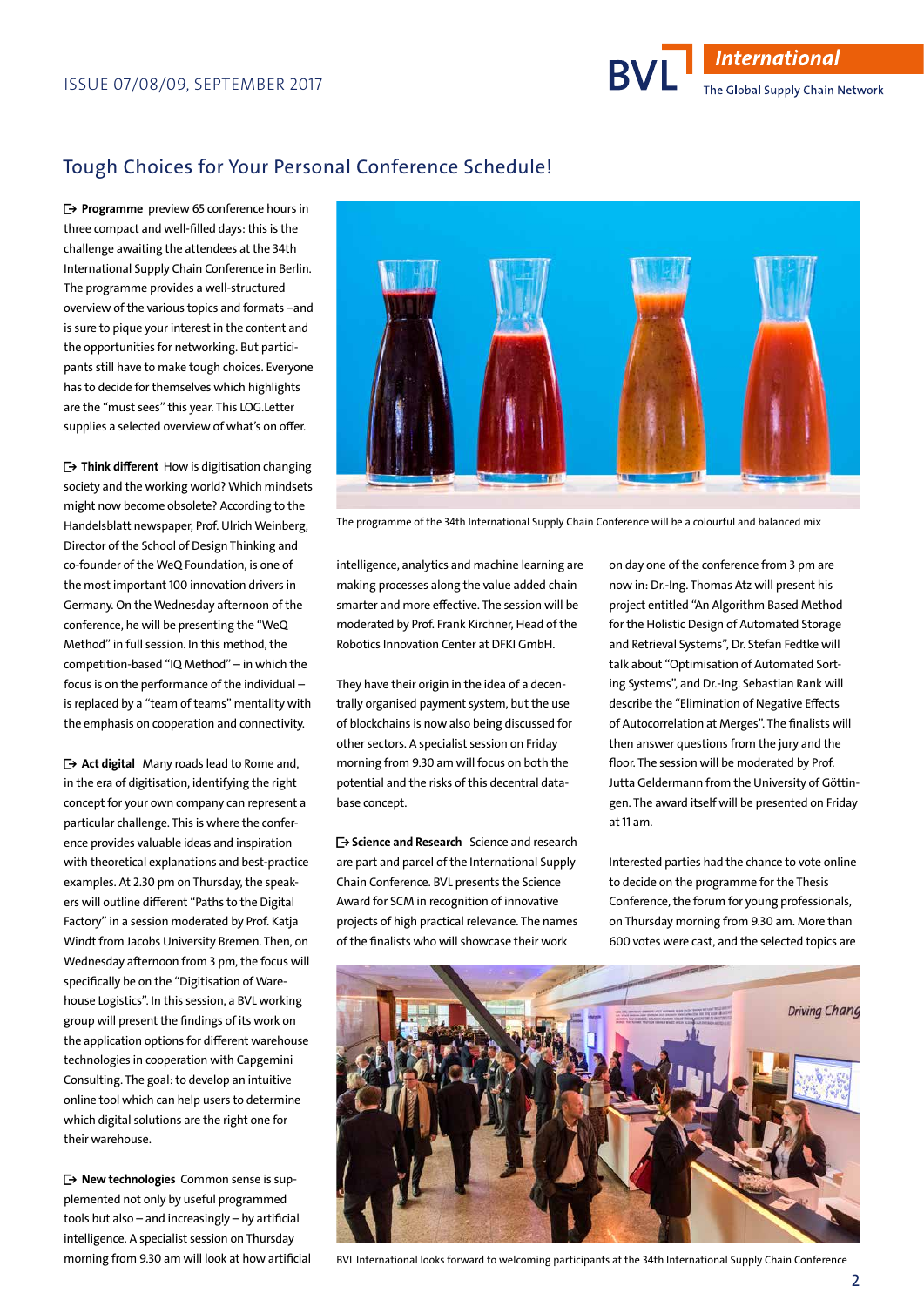"Evaluation of tools and methods for freight cost allocation in SAP" by Meike Hengstler, "Analysis and assessment of the processes of the plant dispatch terminals of the automotive industry in the context of digitisation" by Felix Horn, "Crowd logistics – analysing its potential for the German CEP market" by Adina Ködel, "Empirical analysis of the attractiveness of logistics service providers as employers for commercial career starters from the perspective of Generation Y" by Lisa Vermölen, and "Cutting CO2 emissions from the logistics activities of a SME furniture retailer" by Benedikt Weiland.

• Hands-on insights The outdoor sessions with visits to companies in and around Berlin will be a change in gear from the many theoretical insights gained during the conference. This year, the outdoor sessions will enable attendees to find out all about "Client-Specific Contract

Logistics Processes in the Supplier Industry for Commercial Vehicles" and "High-Performance Warehouse Logistics in the Textile Trade". Participants will also hear answers to the questions "How does a street furniture provider and outside advertiser go about his business?" and "How does same-day delivery actually work?". Buses will be available to transfer attendees to the event locations. There are only a limited number of places on the outdoor sessions. Those wishing to take part can register from 12.15 pm on day one of the conference. more ...

■• Hackathon BVL is staging its first Hackathon at the 34th International Supply Chain Conference with high-level support from BASF. The term "Hackathon" is a combination of "hack" and "marathon"; "hack" has nothing to do with criminal access to other people's IT systems but

logistics experts in industry and trade can and should play an important role in this process.

refers to programming. For those who want to know exactly what's behind this idea and see what a "Hackathon" looks like, there's no better place to be than in the Conference Center on day one of the conference from 3 to 5 pm. Alongside exciting presentations all about data, a specialist from BASF will explain the process in a readily understandable way, and attendees will be able to obtain the exact schedule for the BVL Hackathon. The only clues as to the task at hand are "big data", "data science" and "artificial intelligence". Participants will be given the detailed task definition on Thursday morning. All conference attendees are welcome to "look over the shoulder" of the data specialists during the Hackathon at any time. The winners will be presented on Friday before the full session of the conference by Ralf Busche from BASF and BVL President Prof. Raimund Klinkner. more ...

### Playing an Active Role in the "Marshall Plan" with Africa

■• Specialist session Under the heading "From Humanitarian Logistics to a Marshall Plan with Africa", Prof. Helmut Baumgarten – who has also been involved in humanitarian logistics from a logistical perspective for many years – will bring together a number of top-flight speakers at the International Supply Chain Conference. In the specialist session he will be moderating on day one of the conference at 3 pm, the speakers include Dr. Gerd Müller, German Minister for Economic Cooperation and Development (BMZ), Prof. Klaus-Michael Kühne, President of the Kühne Foundation, Martin Ohlsen, former Director of the Transport & Logistics Division of the World Food Programme of the UN, Dr. Stefan Oswald, Director Subsahara Africa at the BMZ Ministry, and Alfons van Woerkom, Head of Supply Chain Strategies at The Global Fund, which draws up distribution strategies for medicines in Africa. The topical backdrop to this session is that the "Marshall Plan" of the German government for the fundamental restructuring of development cooperation with the African countries will encompass all important economic and educational sectors such as infrastructure, transport and logistics, and educational establishments. The multi-year large-scale projects create major challenges for investors, planners and operators. The goal is to



#### more ...

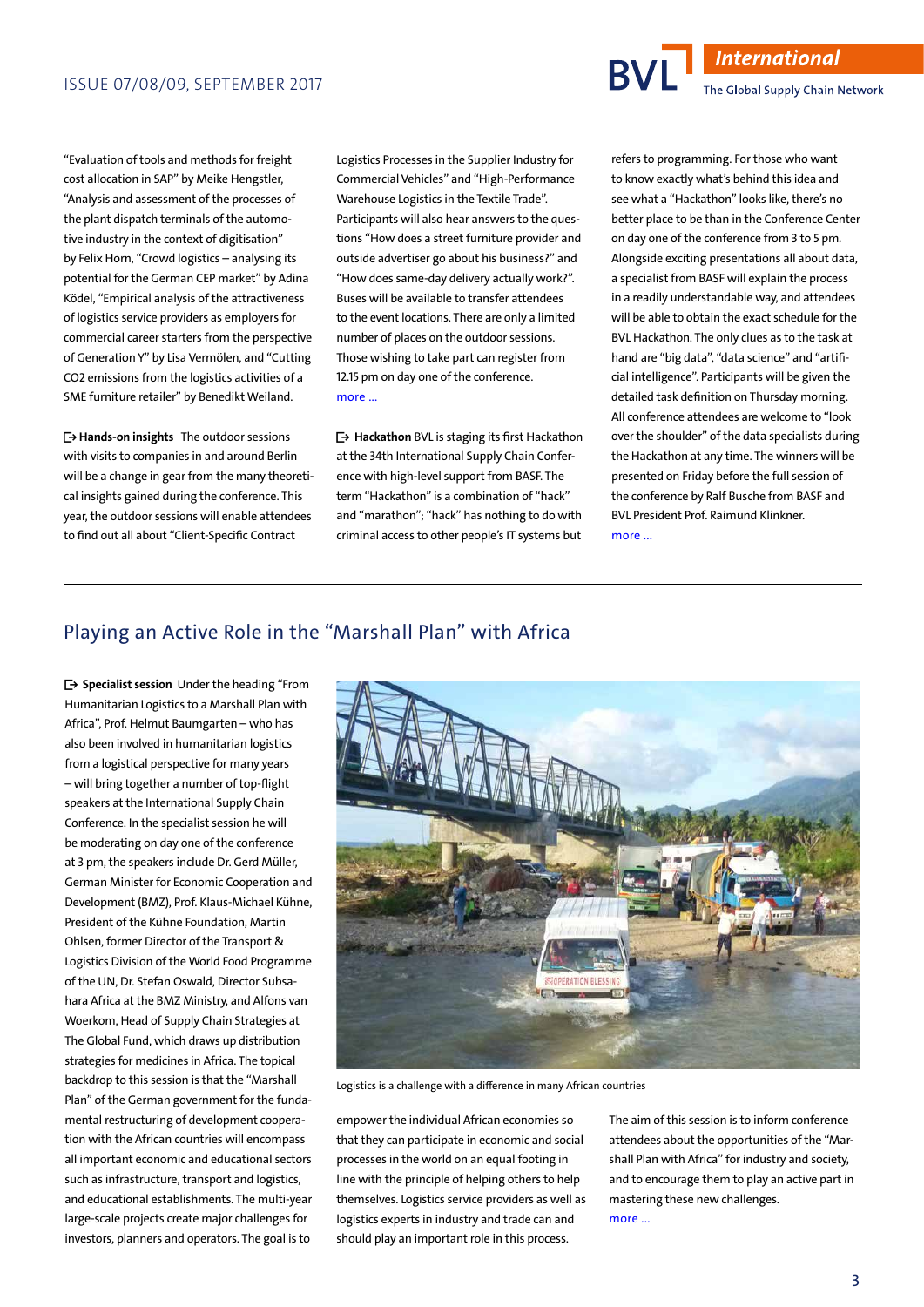## International Breakfasts at the 34th International Supply Chain Conference

 $\rightarrow$  International relations BVL will once again stage two panel discussions during the International Business Breakfasts at this year's International Supply Chain Conference, in which BVL Chairpersons and Representatives will answer questions on the latest economical trends and developments affecting their regions. The "Eurasia" discussion will take a look into the economical relation between Europe, the Middle East, and Central Asia, where as the "Asia Pacific" discussion will offer a glimpse on topics such as the new Silk Route as well as globalisation themes that currently have an impact on the region. Sven-Boris Brunner, Managing Partner, Exportwirtschaft ICS GmbH and Arda Polat, Procurement Director, TEB, as well as Tobias Schauf (Owner, OstKontor) will be sharing their views in the "Eurasia" Session on October 26 from 8:45 – 9:30. Dr. Eckart Dutz, General Director, Pacific Partners, and Gregory Suh, Chairman LogisALL, as well as Jean Wang, CEO, Tianjin Redox Logistics Company Ltd., will take part in the "Asia-Pacific" session, on October 27 from 8:45 – 9:30. This year's International Business Breakfasts panel discussions will be hosted and moderated by BVL Representative India/UAE Christian Herzog, Chief Operating Officer, KRS Logistics LLC, and Curtis Domberg, Member Service International Relations, of the BVL Office. The International Business Breakfasts provide the perfect opportunity to meet BVL Chapter Chairpersons and Representatives, and ask them questions related to your business. more ...



Eurasia speakers: Sven-Borris Brunner, Arda Polat, Tobias Schauf





Asia Pacific speakers: Eckart Dutz, Gregory Sug, Jean Wang



Moderation: Curtis Domberg, Christian Herzog

### Global Supply Chain Conference 2017

• Shanghai From July 11 to 12, the Chinese logistics technology service platform Soo56 staged the fifth Global Supply Chain Conference in Shanghai with the support of the China Integration and Innovation Alliance of Internet and Industry (DIIAII), the Fraunhofer IML and BVL International. Over 600 attendees came together at the Shanghai Marriot Hotel Parkview to talk about the potentials of digitisation. Prof. Dianjun Fang, Chair of the BVL Shanghai Chapter, opened the event with his presentation on "New Technologies Drive Innovative Transformation of the Supply Chain". On the opening day of the event, Prof. Thomas Wimmer, Chairman of the BVL Executive Board, talked in his keynote speech "Digitisation and Smart Logistics" about, among other things, the findings of the current "Trends and Strategies" study and also presented BVL to his audience, outlining the benefits of the worldwide network.



Prof. Dianjun Fang in conversation with Prof. Thomas Wimmer



The well-filled hall showed a great deal of interest in the presentations on stage.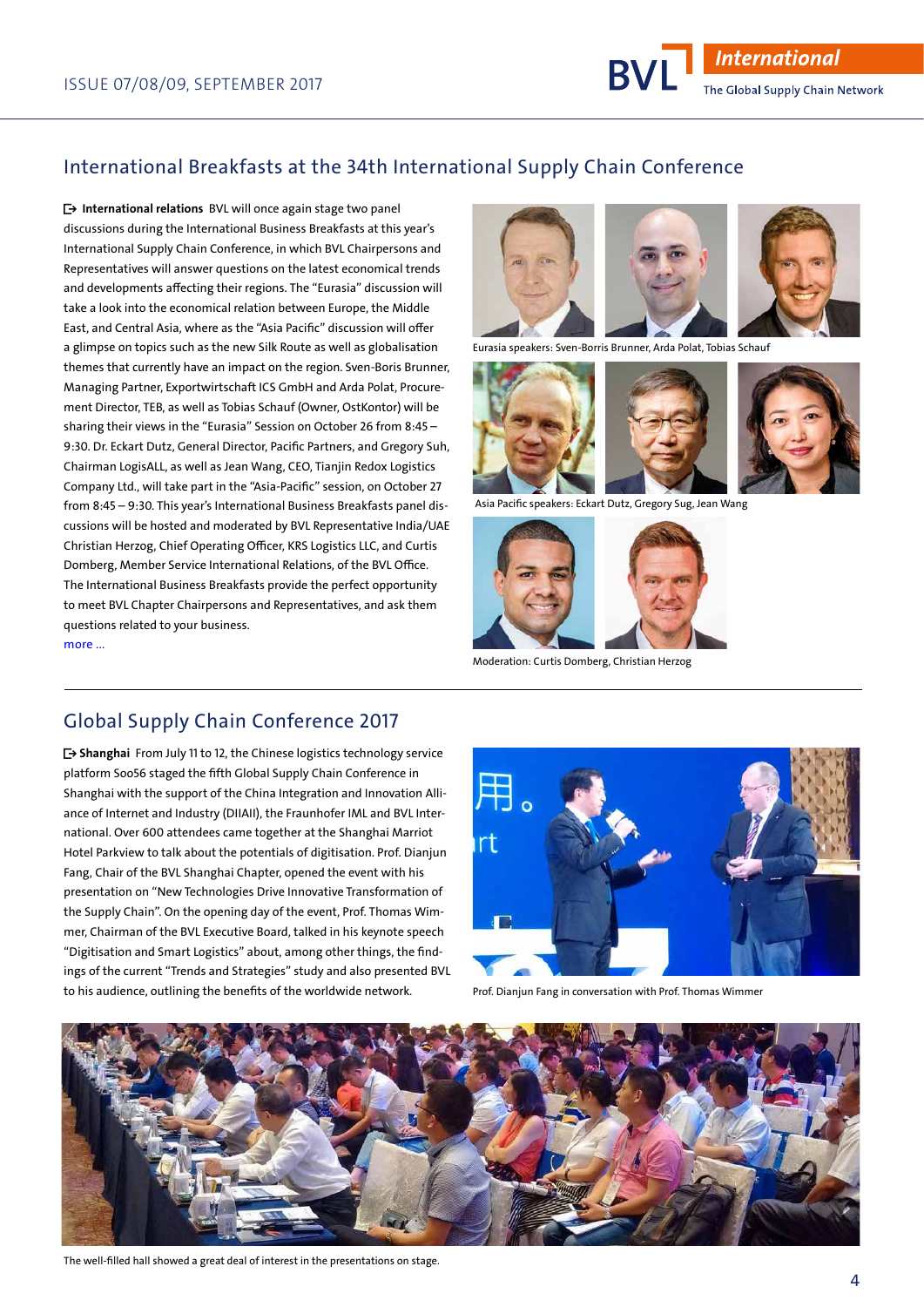# Visit to Clear Logistics in Wasserbillig *Reports from the International Chapters and Representatives*

 $\rightarrow$  Luxembourg In line with the motto "companies who don't digitise have already lost", BVL's Luxembourg Chapter invited a delegation to visit the Clear Logistics company in Wasserbillig. On June 20, Managing Director Christian Wilhelm welcomed 15 guests from Luxembourg and Germany and outlined the opportunities in the area of dematerialisation and electronic logistics platforms – and presented the procurement software of the development firm.

More and more logistics companies are working with electronic systems, yet data are still often simply entered in charts. "We must stop the Excel tsunami", emphasised Managing Director Christian Wilhelm. Charts and data sets need to be properly interconnected instead of merely co-existing side by side. Digitally supported process optimisation paves the way for reduced costs and lower complexity. Clear Logistics is part of the well-known German Clear Group, which has been producing customised software for 20 years. Clear Logistics was set up in 2015 in response to the increasing demand from existing customers for logistics applications in their platforms. The offices are located in Wasserbillig on the German border overlooking the Moselle river.

The platform "i-Logic" is a cloud-based central handling platform that manages the data and documents of a company's employees. It centralises, among other things, the management processes for eProcurement, rate management, contract management or business analysis. Fully fledged benchmarking is enabled by dashboards and graphic analysis. During the course of two hours, the guests gained an overview of the opportunities offered by digitisation and the application package of the software. The program features numerous applications that cater to the needs of both logistics service providers and shippers. The structured data basis with cross-company capability simplifies and standardises procurement and tender management. Moreover, employees can supplement number-based data like prices and costs with quality assessments in order to make future decisions easier.



Clear Logistics Managing Director Christian Wilhelm

• Six Steps to the Digital Procurement of

Logistics Services Digital processes are indispensable in a modern logistics department. Alexander Scheld, Partner at cost management firm Expense Reduction Analysts and responsible for the firm's logistics services, explained how to organise processes digitally in six steps. In his guest presentation, Scheld shared his experience with the i-Logic tool. He said that facts and figures are the central parameters that sales offices must bear in mind. "But important logistics data are often lacking", said Scheld. Drawing up tenders, submitting offers, comparing offers, negotiating contracts, follow-up and cost controlling are six tasks that can be handled digitally using the i-Logic platform. Scheld is certain that the complexity of the required data will increase, which means there will also be a growing need for simplification.

Instead of storing data like tariffs and ancillary costs in files, this information should be intelligently saved in a digital central database. Digitisation of central data like cost structures or freight rates considerably reduces the required timeload. As staff shortages and personnel fluctuation are also set to grow over the next ten years, Scheld says we must not waste our time with the long drawn-out search for and comparison of data from overflowing paper file binders.

Scheld also emphasised the importance of standardisation to provide a better overview. "Many decisions in the sales sector are still made based on some kind of gut feeling", says Scheld. But he also said that experience is no substitute for a lack of data, and that it is far more difficult to explain decisions to top-line managers if there is no data to back these decisions up. Real time analysis and transparency simplify not only the decision-making process but also the final review process.

The presentation focused in particular on tender management. Christian Wilhelm showed how companies can process bids faster, more profitably and in a highly automated fashion. Tender management is a time-consuming process and should be based on exact and comparable data.

Wilhelm was delighted with the successful event in Wasserbillig – an event that certainly calls for a repeat performance – and invited all the guests to a barbecue with drinks.

BVL events are popular networking occasions for companies from the wider region around Luxembourg. The demonstration at Clear Logistics was already the 13th event of the Luxembourg Chapter, represented by Chapter Chair Thomas Mayer and C4L Manager Malik Zeniti.

Report by Ronny Wolff, Cluster for Logistics Luxembourg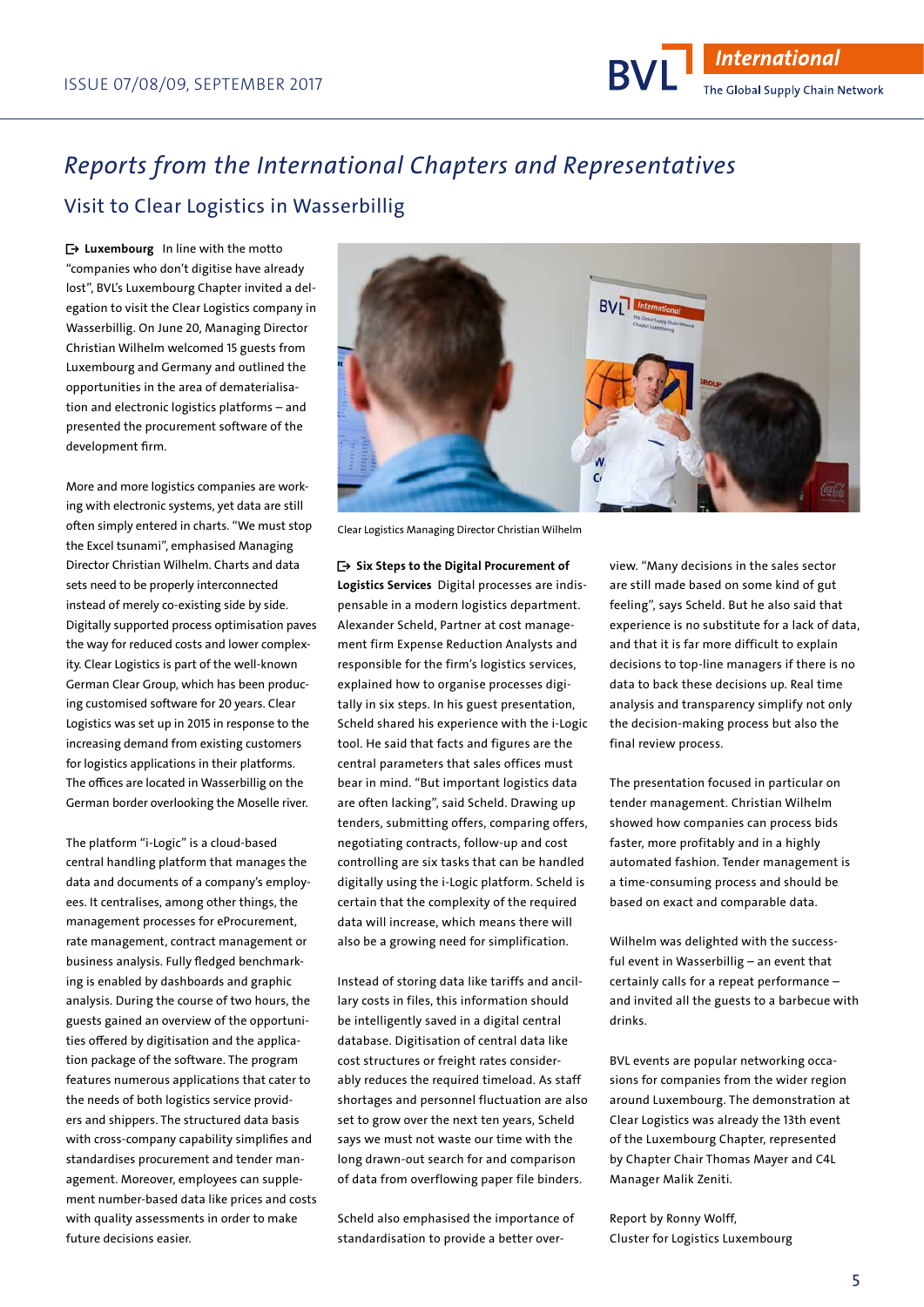#### Evaluation of Logistics Networks from the Operational and Tax Perspective in Brazil



Carlo Itani (Director Supply Chain Advisory, KPMG) presenting ideas on TESCM

• São Paulo In the last event of the BVL Chapter São Paulo 25 supply chain and logistics professionals from different industries exchanged expertise and experience. It was also a great opportunity for networking during the nice coffee breaks offered by KPMG!

In Brazil, distances from production to the market can reach thousands of kilometres. This implies a significant relevance concerning the transport costs, which represent in average 7.5 percent of the total costs in the industry. The uneven distribution of the BIP, which is mainly, concentrated in the Southeast, to be precise in the State of São Paulo, results in unbalanced transport networks. Today the main location for national distribution centres can be found in the region near by the City of Sao Paulo. The diversity of the country and challenging infrastructure demands intensive logistics studies to achieve the targeted customer satisfaction level with the optimum of transport costs, warehousing costs and inventory levels.

This may sound simple for experienced logistics experts. But…stop! The complexity of the Brazilian tax system with different tax benefit programs and special regimes can have significant influence on a logistics network design. Most common are the ICMS incentives driven by the federative units, e.g. the deferral of ICMS on importation or internal sales in the state. Minas Gerais, Espirito Santo, Paraná and Santa Catarina are well known for

attracting factories and distribution centres to their region through incentives. Without judging if this is right or wrong, it is just about the complexity that is generated.

Consequently companies need logistics and tax competence for their network design. Carlo Itani, Director Supply Chain Advisory, and Danilo Leal, Director International Tax, from KPMG presented an overview with concepts for "Tax Efficient Supply Chain Management (TESCM)". TESCM should not directly be associated with tax reduction! The first priority is to achieve security in the model and in a second step explore tax efficiency.

The evaluation of different scenarios of a network and the impact of tax and logistics costs can be a powerful decision tool for companies. It is not always easy, because tax benefits can suffer changes and in the future impact negatively on the feasibility study. Therefore only with a strategic approach from the operational and tax-department it comes to the best decision. If an industry wants to take advantage on a tax benefit with potential changes a more careful approach is recommended. Therefore assets that are difficult to move (e.g. factories) will not have a high priority on changes, but setting up a distribution centre with a logistics provider is much easier to rearrange in a short period depending on the governmental decisions. Real examples show that without TESCM huge tax risk exposures can be generated in very short periods.

During our discussion we learned that each case needs an individual approach depending on the company's strategy. With the right know-how and correct approach risks and savings from an operational and tax perspective can be effectively managed.

In our second part Dr. Andreas Knierim, VP Demand Planning & Logistics Aftermarket from Bosch do Brasil, and Adélcio Júnior/ Samuel Calegaro from the IT partner Syscontrol presented a business case related to the transport distribution operation of automotive after sales parts. A high volume operation attending individually clients all over Brazil is not an easy task. Examples showed that with simple solutions it is possible to achieve significant improvements on operational KPIs. One of the first projects years ago was the implementation of a cost efficient solution for the electronic control for cargo completeness and correctness of fiscal documentation (DANFE) which nearly eliminated wrong shipments. The improvement of the tool never stopped and today a customized transport management tool supports Bosch on the tactical and strategic decisions on their transport network.

Lessons learned: The complexity of logistics and taxation can be simplified by the right people, but don't forget to monitor the "dynamic" tax system in Brazil.

Report by Stephan Gruener, BVL Chapter São Paulo Chairperson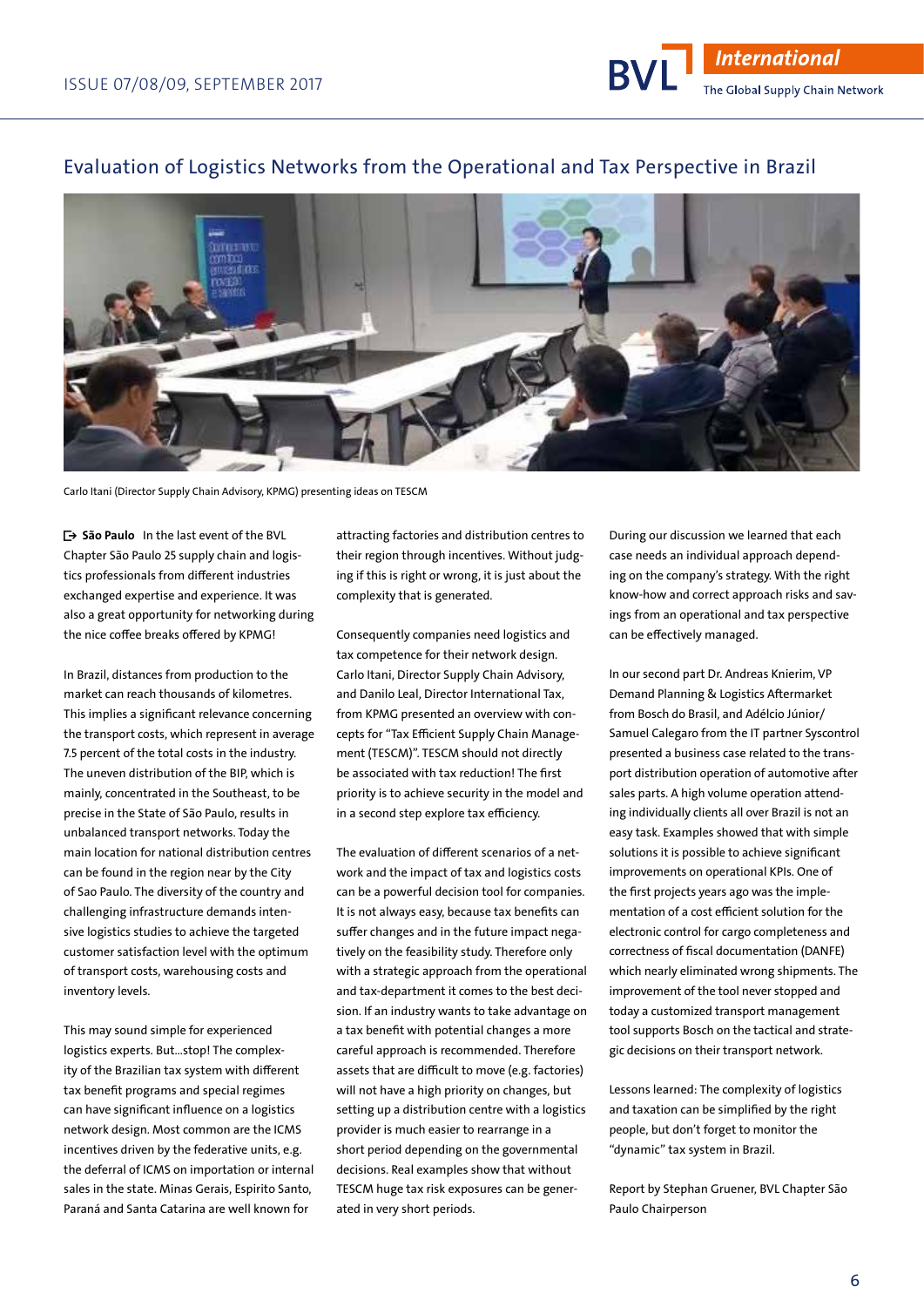# BVL Chapter Singapore Presents BVL Study on Trends and Strategies at the Smart Logistics Symposium

 $\rightarrow$  **Singapore** Readily available information is the key enabler for companies to make faster decisions, be more effective in their execution and increase their financial performance. The digitalisation of business generates huge amounts of data to be used, yet, it is often inaccessible.

The 'Smart Logistics Symposium' as part of a trade mission organised by the Singapore-German Chamber of Commerce and SBS, Andreas Radke, Chairperson of the BVL Chapter Singapore, and Jozo Acksteiner, a leader and innovator in the area of geographic analytics, visualisations and SCM, presented the BVL study on Trends and Strategies in Logistics and Supply Chain Management and a case study by Geolyx.com on rich-data geographic analytics in logistics optimization.

With the visiting German companies and their 70-strong audience in attendance, Andreas Radke introduced the study's four central themes to envision and access the

potential of data and the underlying digitisation:

- Innovative technologies that drive the digital transformation, thus generating data and changing business models
- Customer-induced changes in the supply chain
- Changing competence requirements and roles to access and use data
- Emerging and changing business models to leverage data and digitalisation for sharper customer focus, increased flexibility, enhanced quality, and cost leadership.

The presentation was rounded up with a live case study of geographical analytics leveraging a blend of seamlessly integrated qualitative and quantitative data by Jozo Acksteiner.

The half-day conference aimed to further bolster Singaporean-German trade relationships especially focusing on the logistics sector, and the BVL and Geolyx.com were



Andreas Radke addressing guests at the Smart Logistics Symposium

glad to contribute to the success by sparking avid discussions around digitalisation and the capabilities of analytics.

Report by Andreas M. Radke, BVL Chapter Singapore Chairperson

# Young Professionals Network under the Motto "Young European Collab" Visits Denmark

• Luxembourg Luxembourgish Cluster for Logistics and its Young Professionals Logistics Luxembourg, (YPL2 ) in collaboration with Bundesvereinigung Logistik (BVL), and the Dutch network Jong Logistiek Nederland (JLN), were brought together over four days in mutual purpose of an educational field trip; not only to deepen the cooperation that had just got underway, but to also improve it further. The associations share core values and aim to attract career starters and logistics fanatics whilst at the same time offering knowledge and possibilities to network and build a successful career within the logistics sector. It is in mutual interest to jointly develop the collaborations to extend the networks with fellow practitioners from all over the countries.

BVL Young Professionals Network's Johannes Hesse, who also represents YPL², together with Mathias Weinmann, co-speaker from YPL² Luxembourg explained: "This is just the first step on a long way to strengthen the cross-border collaborations between Young Professionals. Nyhavn, Copenhagen's old port

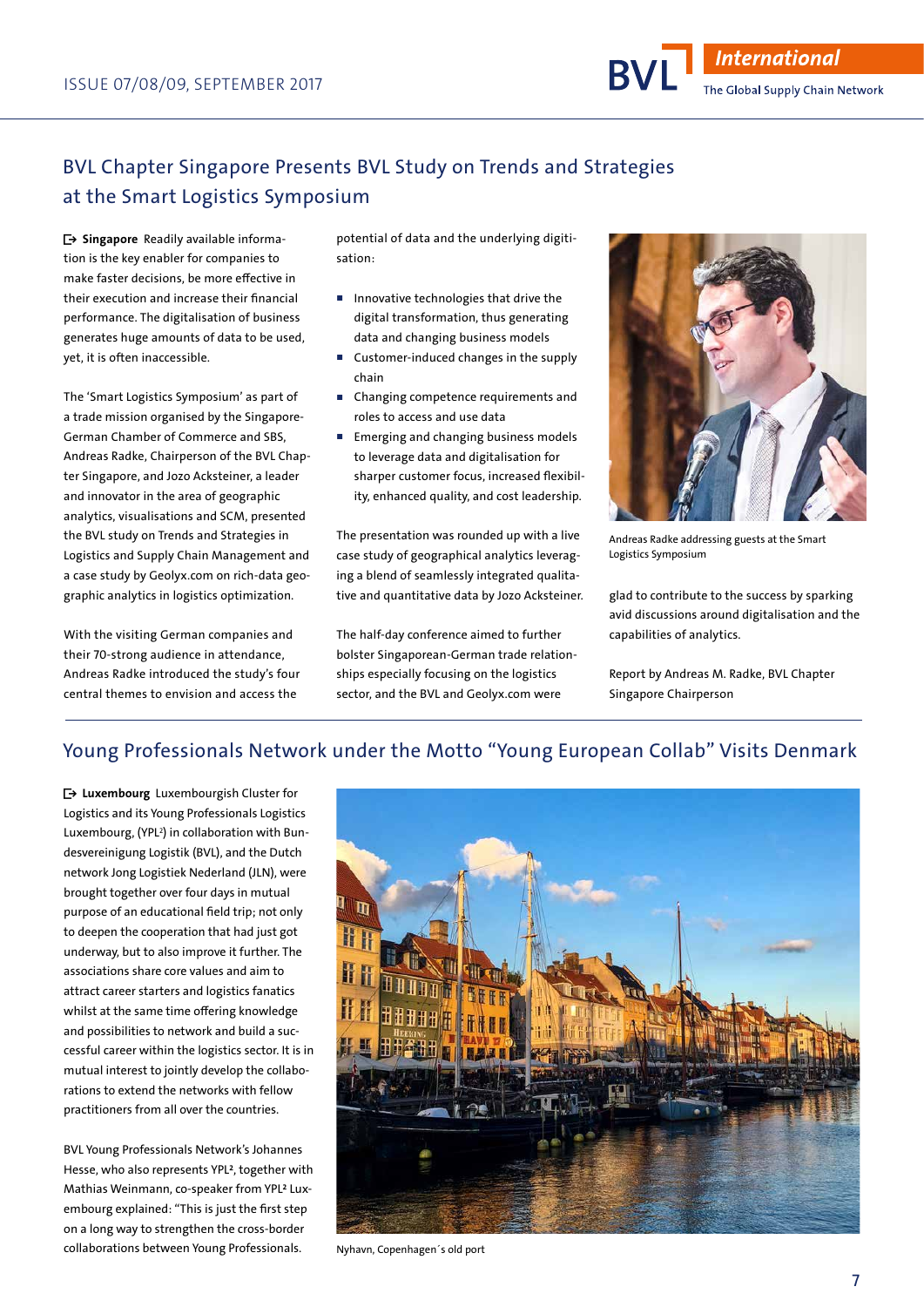We want to cooperate with friends of logistics on an international scale to raise even more the awareness of the importance and complexity of Logistics & Supply Chain Management in the cultural diverse environment, in which we, the so called "digital natives", grew up. Borders in such a manner should no longer exist and for everybody involved, there is always going to be a win-win situation ahead. Networks should strongly profit from each other while open events for each other's members."

The destination of the excursion was the Kingdom of Denmark, which in 2016 was not only being honoured as the happiest country in the world but also being known for living "hygge", the Danish expression for having very comfortable feeling in life. The organisers got therefore curious and wanted to get to know the country and its companies which in turn reflect a high degree of sustainability and relate to the common good of the Danish.

The first visit scheduled started on Thursday at the "State of Green" in Copenhagen, a unique organisation that stands for the Danish selfawareness of environmental-specific issues. The company serves as a parent organisation for all companies and institutions involved, and supports them in their commitment to sustainability. After getting in intensive touch of the Danish weather and eating the Smørrebrød in different variations in Nyhavn, one of the symbolic images of the capital of Denmark, the group visited Leapcraft. The start-up's flagship product is a sensor that is installed on lamppost masts, for example, which measures air pollution and noise emissions in cities. On Friday, the participants attended Ramboll, a global consulting and engineering company which plays a key role in the construction of the Oeresund Bridge, which connects Copenhagen with Malmö, Sweden. Within two presentations the participants learned how the concept of the "Smart and Livable Cities" was implemented and how energy aspects are crucial as well. It turned out that not only the Dutch prefer to ride the bike but the Danes do, too. This is primarily because it is the fastest means of transport – which sounds logical, but also because it saves money and it keeps you fit. Towards this pronounced environmental awareness,

it took a decade of education to start in the middle of the 70s! The Danish infrastructure is focused on pedestrians and cyclists rather than on vehicles: ((sarcasm on) luckily, before starting the field trip, the group's decision was to mainly use a van as a mean of transport….) which other capital can claim this already?

Denmark Field Trip participants in front of the Little Mermaid Statue in Copenhagen

It was great for the group to get through company visits as well as have daily contact with people that have a certain insight into the perspective of a country and the mindset of its people. However, there is hardly a better insight into about the behavior of people than that of an ambassador. Thus, on the sideline of a lunch, the group together with the Dutch Ambassador and representatives of the Luxembourg Embassy shared the won impressions. Subsequently, the group visited the socalled UN-City as well as the container giant MAERSK, where the visit focused as well on the topic of sustainability. As Malmö is only a few kilometers from Copenhagen, the group decided to go on a short trip over the impressive Oeresund and enjoy a dinner in Sweden. The penultimate day was dominated by a visit of the European cultural capital 2017 Aarhus. After a trip along the coast the road kilometers could be skipped by a fast ferry ride. Arriving in Aarhus meant that a representative of ID-advice was met with focus on the implementation of RFID technology in bicycles. A very exciting project which takes the potential of such technology within urban logistics. The next day gave time to the participants to decide on their own how to spend the morning before the group went back to Copenhagen, where the journey found its end.

In summary, our overall expectations to not only to get familiar with the successful implementation of innovative but also with sustainable Danish industrial solutions were met. It was interesting to learn in a more concrete way on how the Danes plan and act towards the innovative and sustainable sector and how it plays a key role for us the so called "digital natives". Further, to see the blithe and happy life of the Danish was particularly impressive and that although the sun was not shining and although the participants knew each other only sporadically, the group grew together strongly over the total period. Of course, there are always things to do better but for the fact that it was the first ever held field trip of this kind in which several organizations had been involved and in the beginning many things were open, a very positive conclusion can be drawn. Because of that, loud discussions about the next destination for 2018 got underway – watch this space.

Report by Johannes Hesse, BVL Young Professionals Network Chapter Luxembourg



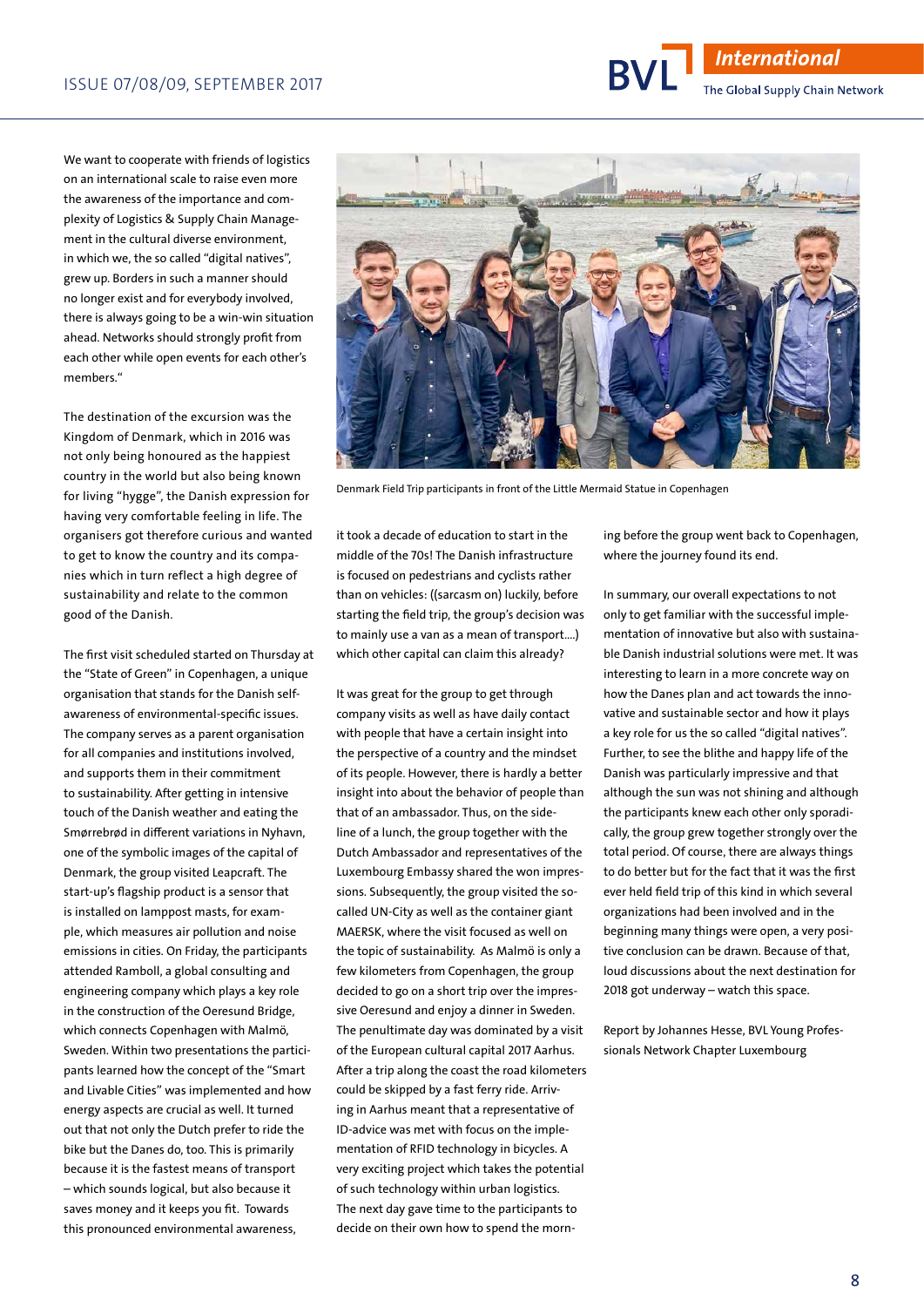## Advanced Supply Chain 2017

■• Warsaw BVL Chapter Katowice in cooperation with Polish publisher, EURO LOGISTICS, co-organised the Advance Supply Chain 2017 conference which took place on September 21 at the Novotel Warsaw Airport hotel. BVL Chapter Katowice Vice Chairperson, Prof. Wojciech Paprocki, welcomed approximately 150 guests to the day long conference which included a parallel exhibition with regional and international companies such as SSI Schaefer, BMW, and the Vive Transport Group. BVL Chairman of the Executive Board, Prof. Thomas Wimmer, was the first speaker to take to the floor as he presented the results of BVL's 2016/2017 member Survey, "Trends and Strategies in Logistics and Supply Chain Management". Prof. Wimmer identified some of the main trends being sustainability, digitisation, customer individualisation, and cost pressure. Where as the main challenges identified in the survey were high costs, incompatibility, flexibility, unclear user cases, and technology which is not yet advanced enough. In his key note, Trucking Ante Portas, Prof. Wojciech Paprocki explained the current world of trucking as experiencing the "old space", the analogue world, and the "new space", the connecting and virtual world,



Rolf-Dieter Lafrenz after his keynote with Prof. Wojciech Paprocki

and went on to state smaller businesses will benefit from connectivity of advanced technology, but still admitted that the industry is set to conquer the unknown. Some of the other speakers' key notes were loosely concentrated on the current trend digitisation: Rolf-Dieter Lafrenz, Cargonexx CEO, showed how his company develops and implements the use of Artificial Intelligence which increases capacities by matching and predicting orders, delivering users with a simple and user-friendly service. And Alessandro Poma spoke of how his company, Data Interchange, with the use of

EDI (Electronic Data Interchange) reduces input errors, allowing customers to automate business processes across the supply chains and helping them to have a smoother consumer experience through the communication and planning of orders. Bartosz Jankowski showed guests how SSI Schäfer creates automation processes and solutions, and Jacek Tarkowski, Transporen Group, looked into the potential success of Big Data through its "big changes".

Report by Curtis Domberg, BVL Member Services, International Relations

#### New BVL Chairpersons and Representatives

As of July, 2017, Dr. Gregory Suh, Chairman, LogisALL, is the new Chairperson of the newly founded Korea – Seoul Chapter. Dr. Suh, who also participated and assisted with both Korean-German Logistics conferences in 2016 and 2017, joins Vice Chairperson Won-Gyung Kook, CEO, MediaKN in the Chapter Korea – Seoul team. Dr. Suh who is taking part in the International Business Breakfast panel discussion, "Asia-Pacific", will accompany, together with Won-Gyung Kook, a Korean delegation to the 34th International Supply Chain Conference.

July also saw BVL International welcome two new Representatives to its international network: Sven-Boris Brunner, Managing Partner, Exportwirtschaft ICS GmbH and Dr. Eckart Dutz, General Director, Pacific Partners, take on the honorary roles of BVL Representatives for Iran and Vietnam respectively. Sven-Boris Brunner recently moderated the BVL



(left to right) Gregory Suh, Sven-Boris Brunner, Eckart Dutz, and Johannes Hesse

Iran Forum in May during the 2017 Messe München transport logistic where as Dr. Dutz has been a strong supporter of the International Supply Chain Day in Vietnam over recent years. Both Representatives will also be taking part in the International Business Breakfast panel discussions at this year's conference in Berlin.

Another special addition, and the first of its kind outside of Germany, is Johannes Hesse, Global Project Coordinator, IEE S.A., who

became a new Speaker of BVL's Network Young Professional for the BVL Chapter Luxembourg. Johannes Hesse is also an honorary speaker of the Cluster for Logistics Young Professionals Logistics Luxembourg (YPL²) and helped co-organising two Supply Chain Day 2017 events, as well as co-organising and taking part in the first YPL²/BVL Field Trip to Denmark in September. Johannes Hesse, together with Malik Zeniti and Thomas Mayer, completes set-up for the BVL Chapter Luxembourg.